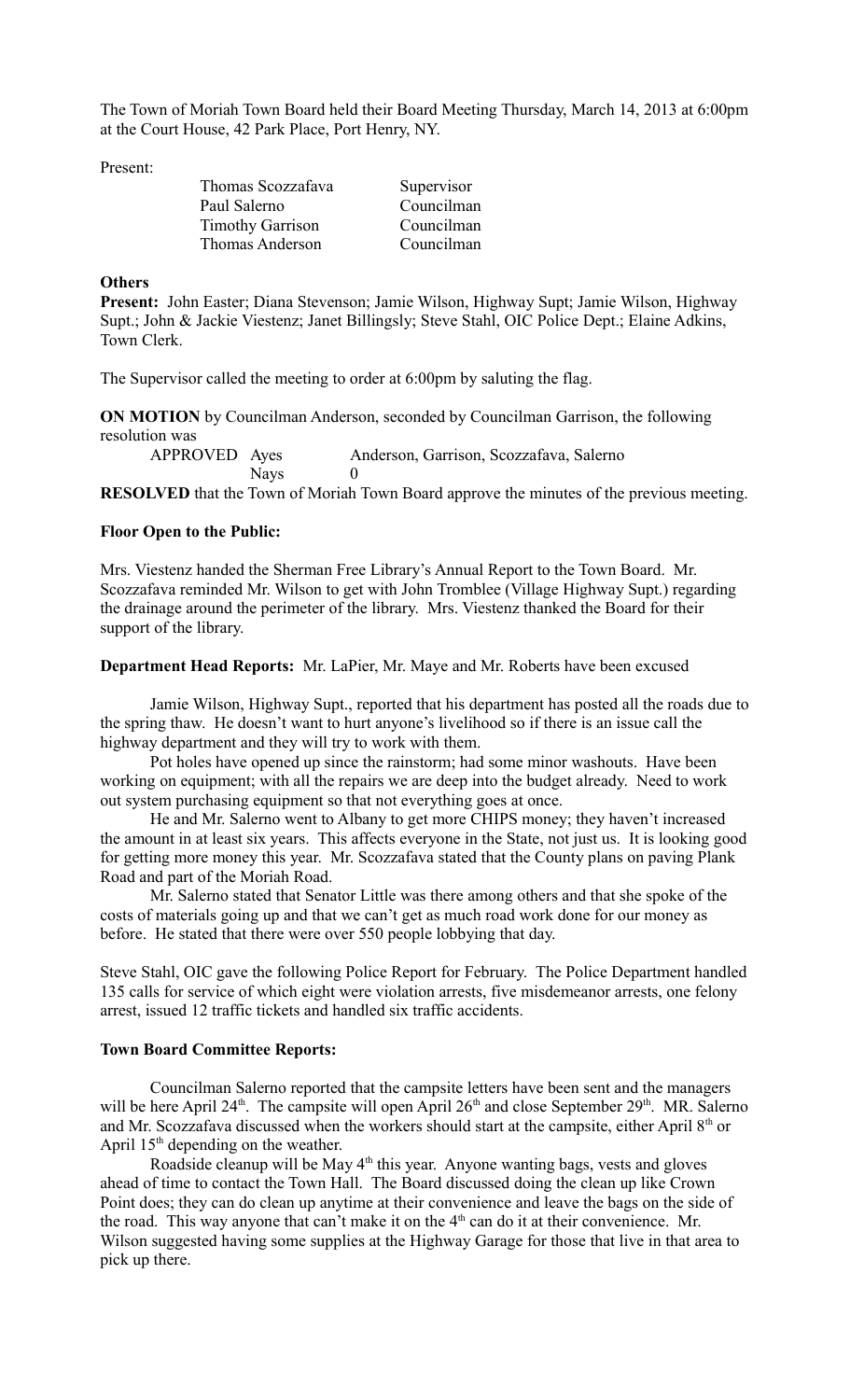Councilman Garrison reported that the Chamber has a new president and they have done a preliminary report. They have big plans and expect great things.

Councilman Anderson reported that the ads are in the paper this week for the Co-Director, Activity Aid and Counselor positions for the summer program. Applications will be available at the Town Hall and Moriah Central High School Office. The program runs from July  $8<sup>th</sup>$  though August  $8<sup>th</sup>$ . The program will be at the school and the only construction going on is electrical and work at the bus garage.

Mr. Scozzafava asked if Channel 17 was up and running and Mr. Anderson thought it was. The problem with the equipment was that there was a power surge that burned out the unit and the company replaced the unit.

## **Supervisor's Report:**

- Construction on the cell tower on Spring Street has started. Terra Mt. LLC thought Verizon was on their property and wanted the project stopped; they sent a letter to the APA and copied the Town. The tower is clearly on our property (Town and Village); Verizon did a survey. The Town and Village will split the \$10,800 for leasing Verizon the property; there is a three percent escalation clause in the lease. The tower will be an 80 foot Franken pine. We assumed we owned the water tower, but we don't.
- Had to file an annual report on the electronic waste taken in at the transfer station for 2012. We had over 26,000 pounds of electronic waste; 1,804 computers, 6,786 computer peripherals, 1,963 small electronic equipment and 15,729 televisions.
- The house fire in February cost the highway about \$1,600; overtime and salt etc. There was also a water break. Everyone did a great job.
- We paid \$3.19/gal. for gas in February, state contract price was \$3.40/gal.
- Meeting tomorrow with the Department of State at 10 AM regarding the Beach Shoreline Erosion Project. Getting ready to do RFP's for engineering. Wanted to do the project before June, but doubt they will let us; probably do in the fall. The beach is an issue this year, want to keep it where it originally was, hope we don't get algae.
- Time Warner has been awarded five million to get Broadband in rural areas. People in those areas will have to match 50 percent. Would love to get this at both campgrounds, but crossing the Railroad tracks is an issue.

#### **Resolutions:**

1. **ON MOTION** by Councilman Garrison, seconded by Councilman Salerno, the following resolution was

APPROVED Ayes Garrison, Salerno, Scozzafava, Anderson Nays 0

**RESOLVED** that the Town of Moriah Town Board authorize the Supervisor to sign the Agreement with John Coyne to review the Franchise payments from Time Warner Cable. (Per the Agreement they will retain 50 percent of any money they find should be coming to the Town.)

2. **ON MOTION** by Councilman Garrison, seconded by Councilman Salerno, the following resolution was

APPROVED Ayes Garrison, Salerno, Scozzafava, Anderson Nays 0

**RESOLVED** that the Town of Moriah Town Board authorize the Supervisor to sign the Post Closure Monitoring Agreement with Geoffrey May, Adirondack Landfill Services, LLC, for the old landfill as per NYS DEC regulations at a cost of \$3,390.00 for 2013.

3. **ON MOTION** by Councilman Garrison, seconded by Councilman Salerno, the following resolution was

> APPROVED Ayes Garrison, Salerno, Scozzafava, Anderson Nays 0

**RESOLVED** that the Town of Moriah Town Board authorize Officer Stahl to sign the Agreement with the New York Stated Division of Criminal Justice Service to accept a grant in the amount of \$18,796.10 A Fingerprint Live Scan Unit.

Discussion: this is a grant through Homeland Security given to New York State to give out to Police Departments. The fingerprint scan is done through a computer and is maintained by the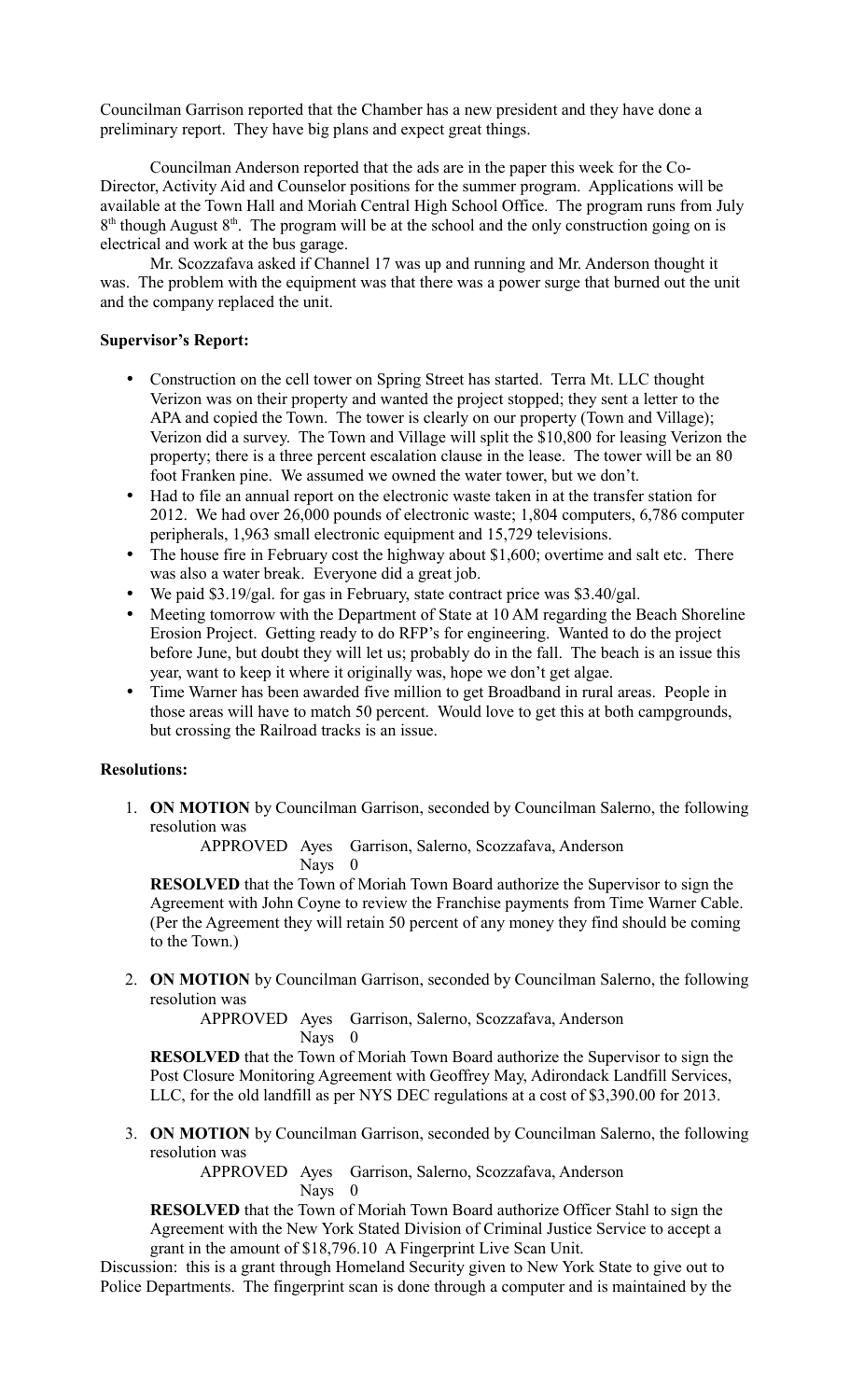Criminal Justice Service for the first year and then turned over to us. Live scan is required now and can't be done the old way.

4. **ON MOTION** by Councilman Salerno, seconded by Councilman Garrison, the following resolution was

APPROVED Ayes Salerno, Garrison, Scozzafava, Anderson

Nays 0

**RESOLVED** that the Town of Moriah Town Board authorize the Supervisor to sign the Contract with the Chamber of Commerce for \$2,000for 2013 for promotion of the Town of Moriah; money to come from the contingency fund.

Discussion: The Chamber is reorganizing and have asked for support from the Town. They have a new President and will have an office on Main Street in Port Henry. There are about 40-50 members and we want to maintain what we have.

5. ON MOTION by Councilman Salerno, seconded by Councilman Garrison, the following resolution was

APPROVED Ayes Salerno, Garrison, Scozzafava, Anderson Nays 0

RESOLVED that the Town of Moriah Town Board offered a Resolution of Support for Moriah to be considered a potential casino site.

6. **ON MOTION** by Councilman Garrison, seconded by Councilman Salerno, the following resolution was

> APPROVED Ayes Garrison, Salerno, Scozzafava, Anderson Nays 0

**WHEREAS**, the legislation effectively turns countless New York State law abiding citizens into criminals; and

**WHEREAS**, while there are some areas of the legislation that the Town of Moriah Town Board finds encouraging, such as addressing glaring shortcomings in the mental health system, the strengthening of Kendra's Law and Mark's Law (which provides additional penalties for assaulting first responders), as well as privacy protection for pistol permit holders, by and large, we find the legislation does little more than negatively impact lawful gun ownership;

**NOW THERE, BE IT RESOLVED**, that the Town of Moriah Town Board does hereby demand the repeal of all the sections of the New York SAFE Act which we believe infringes upon the right of the people to keep and bear arms; and in our opinion unconstitutional under both the Federal and State Constitutions; and

**BE IT FURTHER RESOLVED**, that the Town Board strongly encourages the members of the New York State Legislature to hold public hearings to address the issue of gun violence in a way that will produce meaningful results; and be it further

**RESOLVED** that the Town of Moriah Town Board request the members of the New York State Senate and Assembly who represent all of the Town of Moriah for the repeal of the enactment of the New York SAFE Act.

Discussion: The Board of Supervisors have been beat up over this bill; everyone feels differently about this. We want the State to repeal the bill and start over, but doubts that will happen.

7. **ON MOTION** by Councilman Garrison, seconded by Councilman Salerno, the following resolution was

> APPROVED Ayes Garrison, Salerno, Scozzafava, Anderson Nays 0

**RESOLVED** that the Town of Moriah Town Board approve the payment of the warrants.

# **Floor Open to the Public:**

Janet Billingsly-Hansen asked to talk about a problem she had with the Village. Mr. Scozzafava told her the Town has no jurisdiction over the Village, but she asked to speak anyway. She told of a problem she had regarding her water and sewer bill and the meter; her water bills have been over \$600.00. The meter has needed to be repaired for over two years and the Village hasn't done anything about it. She has asked to speak to the Mayor, but he is always unavailable. She has gone to the Village Board and they have been of no help. The law states that if water meter reports an error it must be reported to the Village Clerk; they reported it. Shouldn't it have been